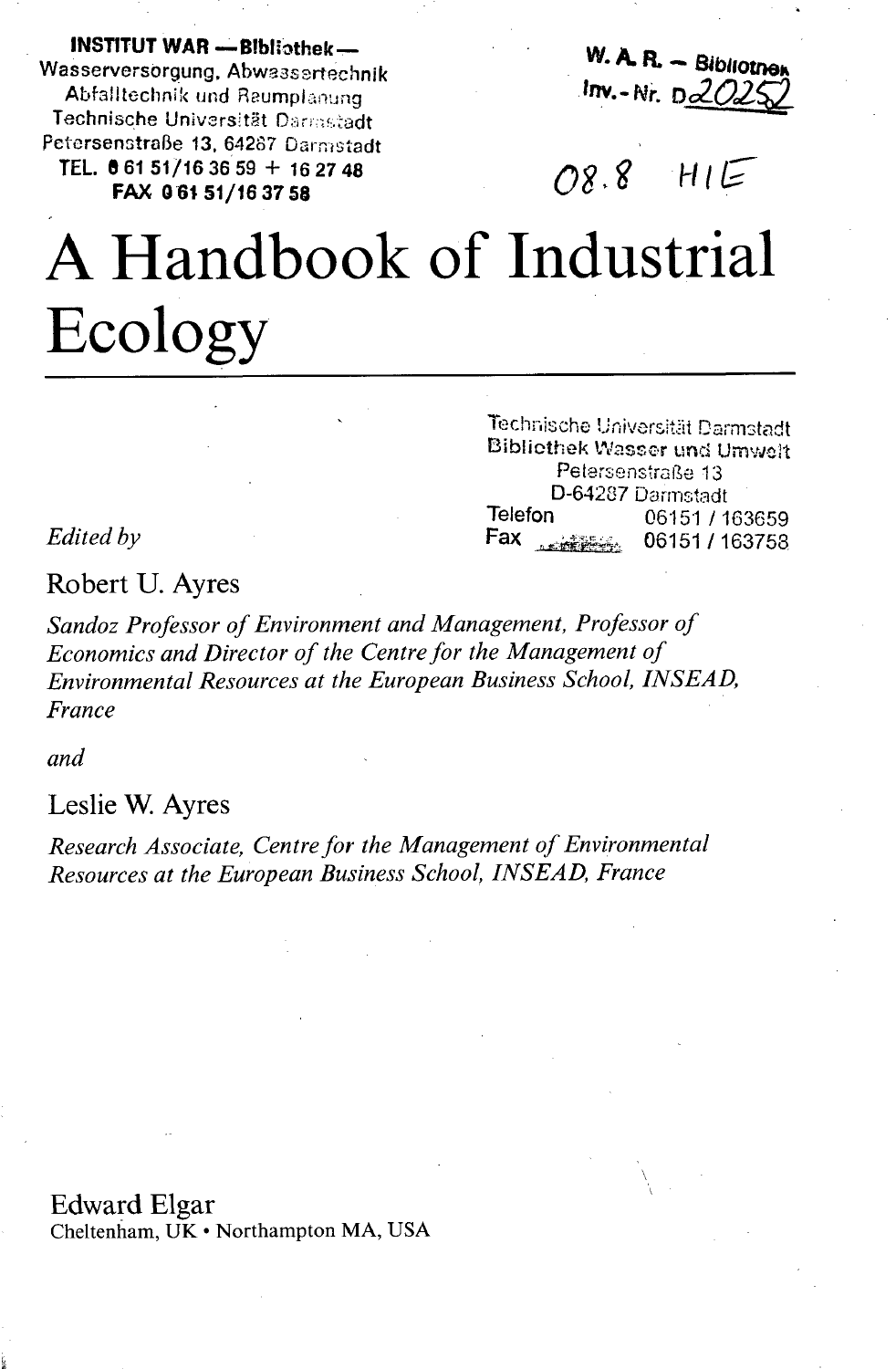## Contents

|                | List of tables                                                                                    | viii |
|----------------|---------------------------------------------------------------------------------------------------|------|
|                | List of figures                                                                                   | X1   |
|                | List of authors                                                                                   | XV   |
|                | Preface                                                                                           |      |
|                | PART I CONTEXT AND HISTORY                                                                        |      |
| 1              | Industrial ecology: goals and definitions<br>Reid Lifset and Thomas E. Graedel                    | 3    |
| 2              | Exploring the history of industrial metabolism<br>Marina Fischer-Kowalski                         | 16   |
| $\overline{3}$ | The recent history of industrial ecology<br>Suren Erkman                                          | 27   |
| 4              | Industrial ecology and cleaner production<br>Tim Jackson                                          | 36   |
| 5              | On industrial ecosystems<br>Robert U. Ayres                                                       | 44   |
| 6              | Industrial ecology: governance, laws and regulations<br>Braden R. Allenby                         | 60   |
| 7              | Industrial ecology and industrial metabolism: use and misuse of metaphors<br>Allan Johansson      | 70   |
|                | PART II METHODOLOGY                                                                               |      |
| 8              | Material flow analysis                                                                            | 79   |
| 9              | Stefan Bringezu and Yuichi Moriguchi<br>Substance flow analysis methodology<br>Ester van der Voet | 91   |
| 10             | Physical input-output accounting<br><b>Gunter Strassert</b>                                       | 102  |
| 11             | Process analysis approach to industrial ecology<br>Urmila Diwekar and Mitchell J. Small           | 114  |
| 12             | Industrial ecology and life cycle assessment<br>Helias A. Udo de Haes                             | 138  |
| 13             | Impact evaluation in industrial ecology<br><b>Bengt Steen</b>                                     | 149  |

 $\boldsymbol{v}$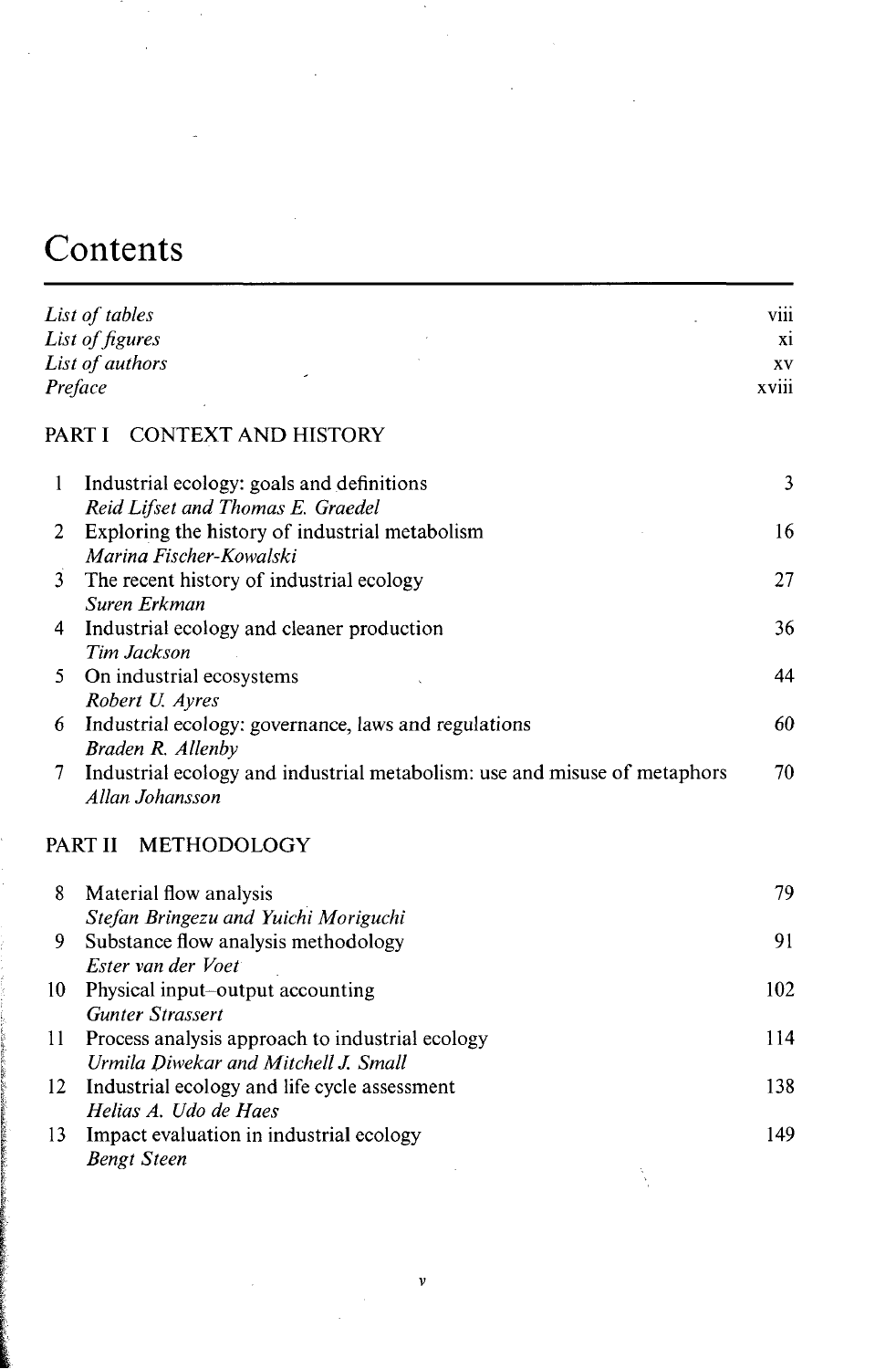vi *Contents*

## PART III ECONOMICS AND INDUSTRIAL ECOLOGY

| 14     | Environmental accounting and material flow analysis                   | 165 |
|--------|-----------------------------------------------------------------------|-----|
|        | Peter Bartelmus                                                       | 177 |
| 15     | Materials flow analysis and economic modeling<br>Karin Ibenholt       |     |
| 16     | Exergy flows in the economy: efficiency and dematerialization         | 185 |
|        | Robert U. Ayres                                                       |     |
| 17     | Transmaterialization                                                  | 202 |
|        | Walter C. Labys                                                       |     |
| 18     | Dematerialization and rematerialization as two recurring phenomena of | 209 |
|        | industrial ecology                                                    |     |
|        | Sander De Bruyn                                                       |     |
| 19     | Optimal resource extraction                                           | 223 |
|        | Matthias Ruth                                                         |     |
| 20     | Industrial ecology and technology policy: the Japanese experience     | 232 |
|        | Chihiro Watanabe                                                      |     |
|        | PART IV INDUSTRIAL ECOLOGY AT THE                                     |     |
|        | NATIONAL/REGIONAL LEVEL                                               |     |
|        |                                                                       |     |
| $21 -$ | Global biogeochemical cycles                                          | 249 |
|        | Vaclav Smil                                                           |     |
| 22     | Material flow accounts: the USA and the world                         | 260 |
|        | Donald G. Rogich and Grecia R. Matos                                  |     |
| 23     | Industrial ecology: analyses for sustainable resource and materials   | 288 |
|        | management in Germany and Europe                                      |     |
|        | Stefan Bringezu                                                       |     |
| 24     | Material flow analysis and industrial ecology studies in Japan        | 301 |
|        | Yuichi Moriguchi                                                      |     |
| 25     | Industrial ecology: an Australian case study                          | 311 |
| 26     | <b>Andria Durney</b><br>Industrial ecology: the UK                    | 323 |
|        | Heinz Schandl and Niels Schulz                                        |     |
| 27     | Industrial symbiosis: the legacy of Kalundborg                        | 334 |
|        | John R. Ehrenfeld and Marian R. Chertow                               |     |
|        |                                                                       |     |
|        | PART V<br><b>INDUSTRIAL ECOLOGY AT THE</b>                            |     |
|        | SECTORAL/MATERIALS LEVEL                                              |     |
|        |                                                                       |     |
| 28     | Material flows due to mining and urbanization                         | 351 |
|        | Ian Douglas and Nigel Lawson                                          |     |
| 29     | Long-term world metal use: application of industrial ecology in a     | 365 |
|        | system dynamics model                                                 |     |
|        | Detlef P. van Vuuren, Bart J. Strengers and Bert J.M. de Vries        |     |